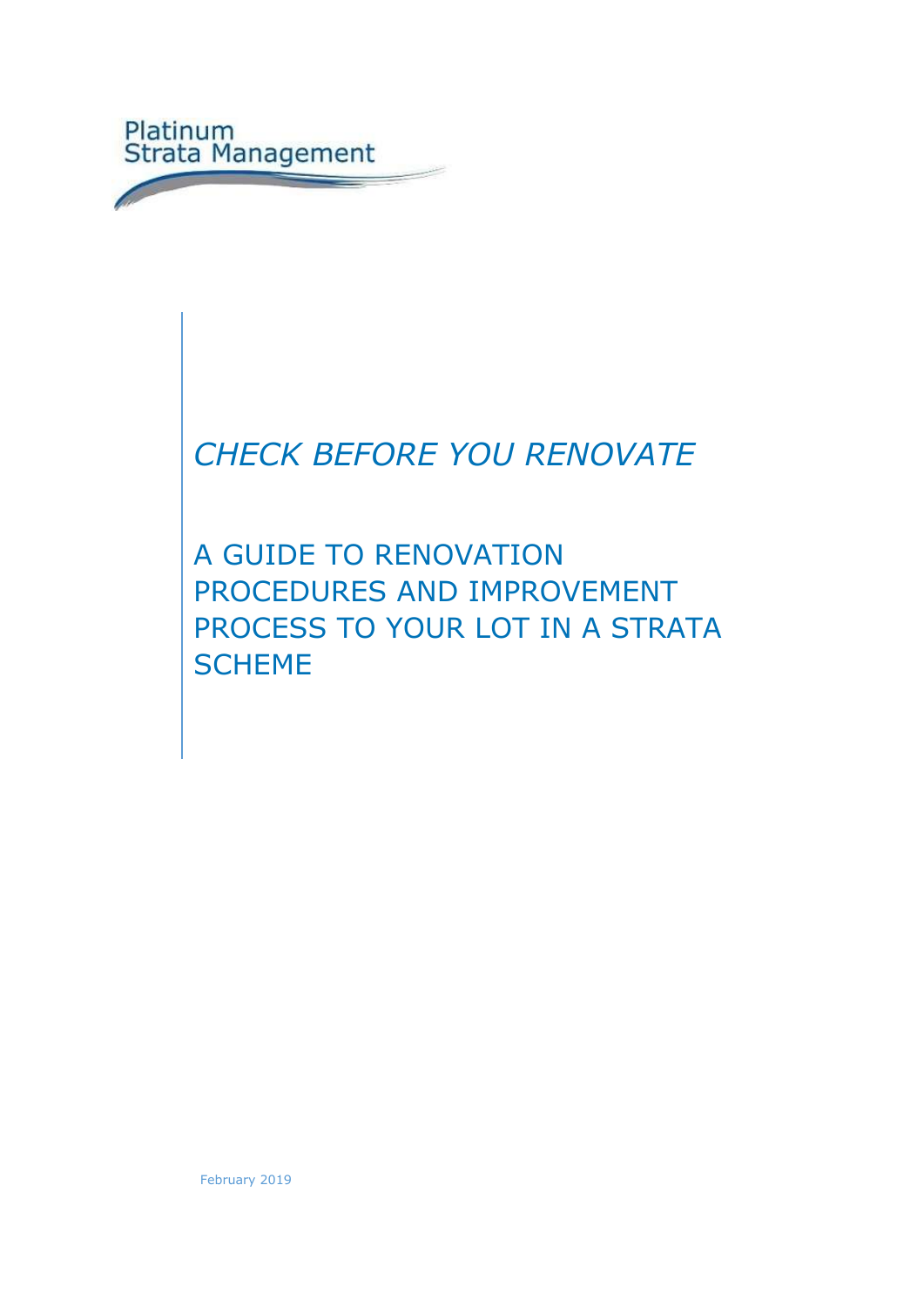## INTRODUCTION

Owners of properties in strata schemes from time to time wish to undertake renovations or improvements. These can range from minor issues such as the installation of new vanity taps or refreshing wall paint through to major changes of kitchens, bathrooms and lay out that may include the partial removing or replacement of a wall.

The issue in a Torrens Title property (free standing house) is a matter for the home owner to decide upon. And although there are industry recommendations on how to proceed it is really a matter for the home owner to determine. There are still local and utility authority requirements to comply with. As an example a home owner may be required to submit a Development Application (DA) to the local council for the improvements they wish to undertake.

However when it comes to a strata scheme an owner cannot proceed without the approval in most cases of the Owners Corporation first. The proposal may still require a Development Application to council and these generally require the application of the common seal of the DA.

You may be thinking '*Why do I need the approval of the Owners Corporation to undertake renovations or improvements in my own apartment or townhouse?*'

The answer is a little bit more complicated than you may think and requires an understanding of how strata schemes are constituted.

The owner of a lot in a strata scheme only owns the cubic space (air space) within the lot boundaries. The external walls, floors and ceilings are owned by the Owners Corporation. This is referred to as common property. The lot owner only owns the air space within their lot; the paint on the walls and ceilings and the floor coverings. The tiles on the floor of a bathroom or kitchen are common property also.

To simplify your reading we have addressed the basics under common headings. This is not intended to be a comprehensive and definitive document. It is intended as a guide only and having you think about what is required of you.

The best advice is for you to seek clarification from your strata manager who is there to provide you with advice, assistance guidance and support.

Like the Utilities companies promote "*Call before you Dig*" it is just as applicable that you also "*CALL BEFORE YOU RENOVATE*" when it is in a strata scheme. Failure to do so may result in significant anguish and costs against you.

It is important to bear in mind that all costs associated with your renovation are your costs. This can be an extensive list. Architect; Development Applications; Owners Corporation Meetings (if not part of a scheduled meeting); Builders; Application fees; By-law preparation and Owners Corporation legal review cost.

On top of all of the above do not overlook the Owners Corporations requirement for a bond.

*What bond?* you may ask. The bond an Owners Corporation requires for renovating lot owners to lodge before the works commence. It is a form of insurance for the Owner Corporation so when your contractors damage common property it can be repaired without causing an expense to all the other owners in the scheme. This also applies to cleaning of the site on completion of the works.

Remember you are responsible for the actions of contractors you employ.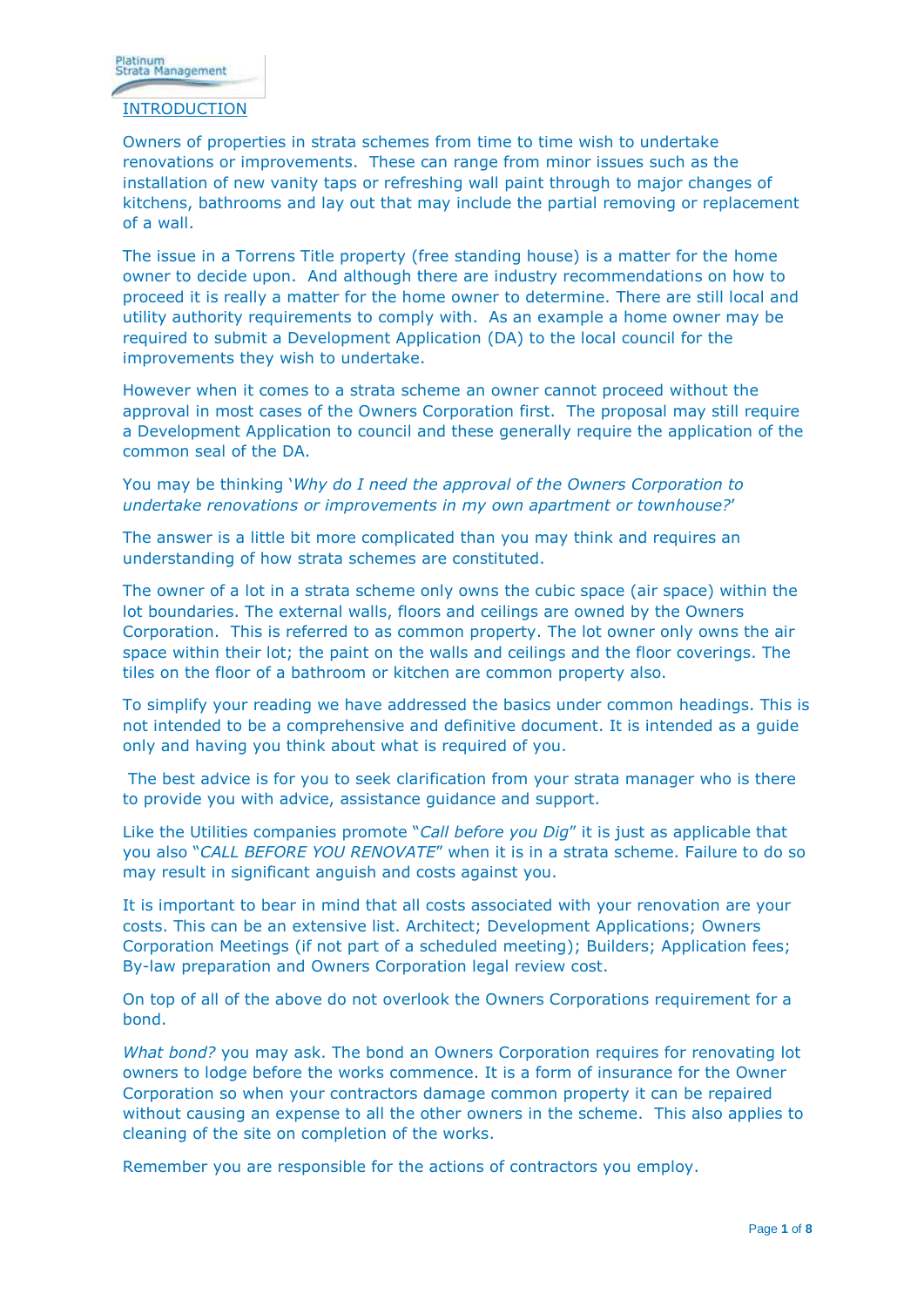And at the end of it all the lot owner will then bear the cost of any on-going maintenance even if it was previously an Owners Corporations responsibility. This will generally be an inclusion in any by-law drawn up for your works.

It is expected that if you have purchased a lot in an existing strata scheme that you undertook your due diligence thoroughly. Any renovations or alterations to the lot prior to your purchase becomes your problem on settlement. So make sure you check that appropriate applications and approvals were conducted. This can be achieved through a search of the Owners Corporations records and most often done by a strata search company.

It may serve you well to do a search of the Owners Corporation as a preliminary to your planning process even if you have been a long standing owner in a scheme. Remember that there are statutory charges applicable to all owners to undertake a strata search.

## BY-LAWS – THE FIRST PORT OF CALL

Before undertaking any renovation or alterations you need to check the by-laws for your scheme.

By-laws are the rules by which your scheme is governed – in association with the Strata Schemes Management Act 2015 and the Strata Schemes Regulations 2016.

A copy of your current by-laws is accessible through the web portal on our web-site. If you are not an owner in a scheme managed by Platinum Strata Management a copy of your by-laws should have been supplied to you in your contract of sale. These are also available from the NSW Lands Registry Service.

Do not rely on advice from lot owners in other schemes, potential suppliers or real estate agents. It is you, as the owner, who will have to address the consequences of any renovations or alteration that fails to meet the requirements of your Owners Corporation or the legislation.

Some issues may not be covered with your current by-laws. You may need to seek clarification with your strata manager who is there to provide you with assistance, advice, support and guidance. Your strata manager is not there to put obstacles in your way but to ensure both lot owner and the Owners Corporation are compliant with legislative requirements and protected.

## FLOORS

Bathroom and kitchen tiles form part of the common property because they are fixed permanently to the floor. If your lot was tiled throughout as part of the original development then the Owners Corporation must be consulted. Replacing or installing hard floor surfaces need to address acoustic transmission issues. Always bear in mind the issue of water membrane when renovating a bathroom and providing the Owners Corporation with the appropriate certificate.

## BALCONIES

Balconies are also common property although only your lot has access. Each lot is provided exclusive use. In other words although it's common property only your apartment can use that part of common property. If you study the strata plans you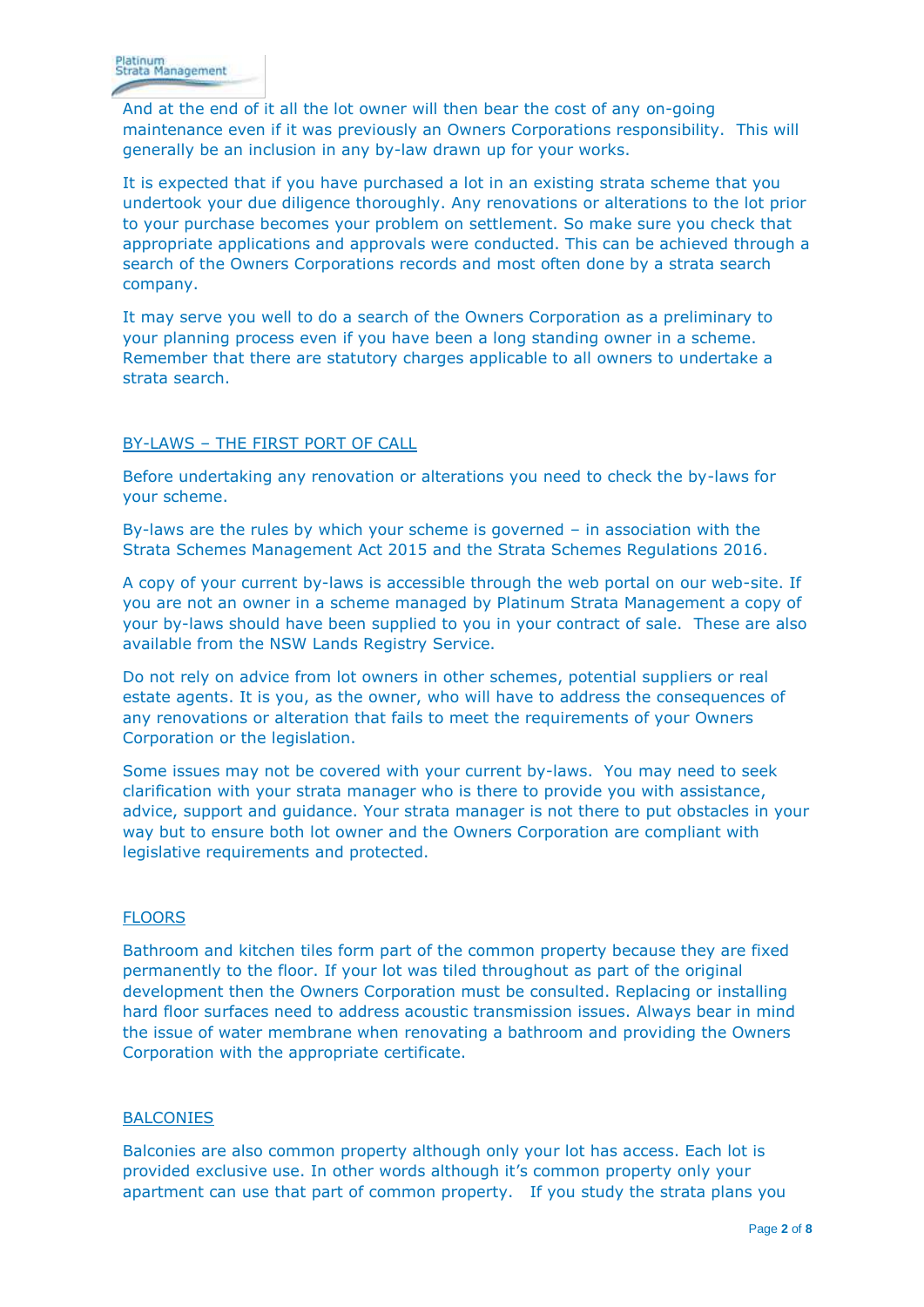will notice a small squiggle between your lot space and the balcony. This is referred to as vinculum and is used to denote exclusive use to that lot only.

This means that you as the lot owner cannot make any alterations, additions or inclusions unless you have the permission of the Owners Corporation.

Perhaps who are thinking of changing the balcony tiles. That's possible. But don't think you can just lay new tiles over old. This raises several issues. Waterproof membrane and Building Codes of Australia floor to railing minimum height codes. Both must be met and the Owners Corporation needs to be consulted prior to any works being undertaken.

## WINDOWS & DOORS

Windows, doors and their frames on the external walls of your lot form part of the common property and a lot owner again cannot alter or add to these unless approved by the Owners Corporation. This includes the doors/windows to balconies and internal common walls on a common hallway.

Doors located in common walls are the responsibility of the Owners Corporation as is all the door hardware – locks, knobs, closers. None of these should be altered or change without the Owners Corporations approval. Door closers must not be removed or detached as they form part of the Fire Safety code. Spy glasses should not be placed in doors unless approval is provided by the Owners Corporation. The majority of entry doors are fire doors and should not be adjusted or altered by any person other than a certified fire door contractor.

Old fire doors contain asbestos and should not be penetrated by any unauthorised person. The lot owner may paint the internal surface of the door.

## WALLS

Whilst the external walls of a lot are common property the paint on the surface within the lot is not. The lot owners is responsible for the painting.

Internal walls are contained within the lot and their maintenance and repair are the responsibility of the lot owner. However it is more than possible that these may provide a structural aspect to the building. Whole or partial removal should be considered only after having a structural engineer's written report certifying the walls composition and structural relationship to the overall building. The cost of the structural engineers report is borne by the lot owner. In fact all costs are borne by the lot owner when alterations or renovations are being considered to your lot.

## KITCHENS & BATHROOMS

All kitchen and bathroom cabinetry is a lot owner's responsibility even though they are permanently fixed; and most often to a common wall.

Vanities, baths, spas, shower screens and toilet suites do not form part of the Owners Corporations responsibility either.

All plumbing within the cubic space (that is not within a common wall, floor or ceiling) is the responsibility of the lot owner.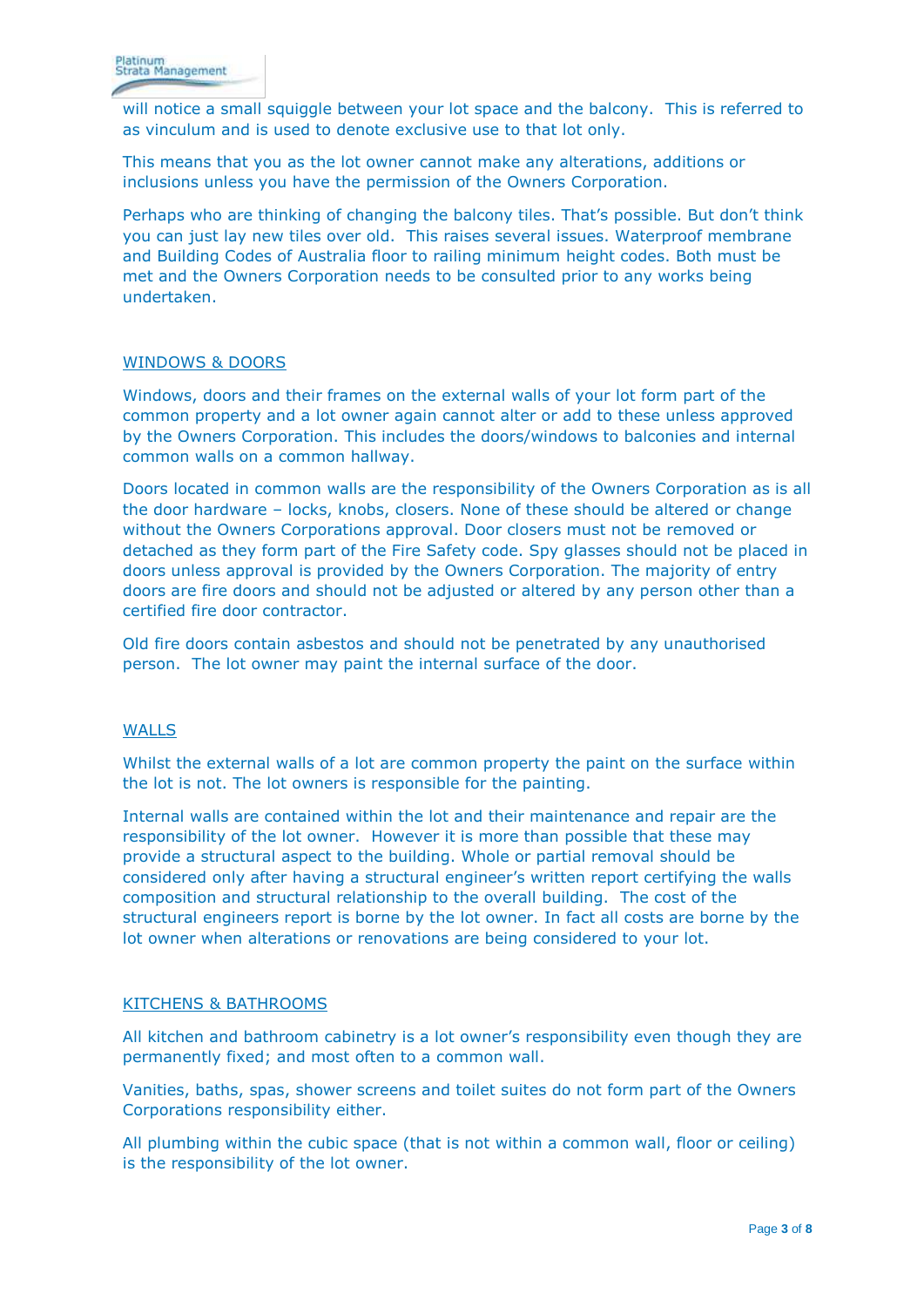However, if it is your wish to relocate any of the plumbing services you first require the permission of the Owners Corporation. The relocation may require core drilling and ultra sound imaging to ensure that other services (e.g. electrical or telecommunication cabling; air-conditioning ducts) nor the structural integrity of the floor are not compromised.

There is no obligation on the Owners Corporation to update floor tiling for cosmetic purposes. Floor tiling forms part of the common property. That doesn't mean that the Owners Corporation bears the cost simply because you think the tiling may be old or unfashionable.

Nevertheless the Owners Corporation has a statuary obligation to maintain the building and there is a water membrane requirement that they must ensure protects the building. As the lot owner you need to make application and you are required to bear the costs.

## FLOORS COVERINGS

Carpets and floating timber floors are the responsibility of the lot owner. Although there is smooth edge secured to the floor (common property) it is not viewed legislatively as fixed. Floating floors are also not fixed to the common property floor. However you need to meet minimum acoustic requirements and will need an acoustic certificate from the installer to show that the minimum requirement is achieved. Fixing timber flooring permanently to the slab does not constitute floating flooring and must have approval of the Owners Corporation.

## DEVELOPMENT APPLICATION & PROFESSIONAL REPORTS

Some renovations or alterations may require a Development Application (DA) through your local council. You need to check with them. If a DA is required it will require the Owners Corporation common seal before being lodged. The common seal being stamped on DA applications is not an approval by the Owners Corporation. It is a signal to the local approving authority that the Owners Corporation is aware of your application. You will find that a strata managing agent will not stamp any DA application unless there has been a minuted approval at a strata committee meeting.

Some works may also require professional reports, such as a dilapidation report; plans; layout drawings; engineer reports.

All of these are the responsibility of the lot owner to source and finance.

## THE PROCESS

Once you have decided to proceed with any works, an application must be made to the Owners Corporation. This is always addressed to The Secretary and lodged with your strata manager.

Your application should include:

- An outline of the proposed works
- **Plans, drawings, lay-out**
- A Scope of Works (identifying what is to be done)
- **•** Details of contractors/service companies involved.
	- o This should include licences and registrations; their insurance documents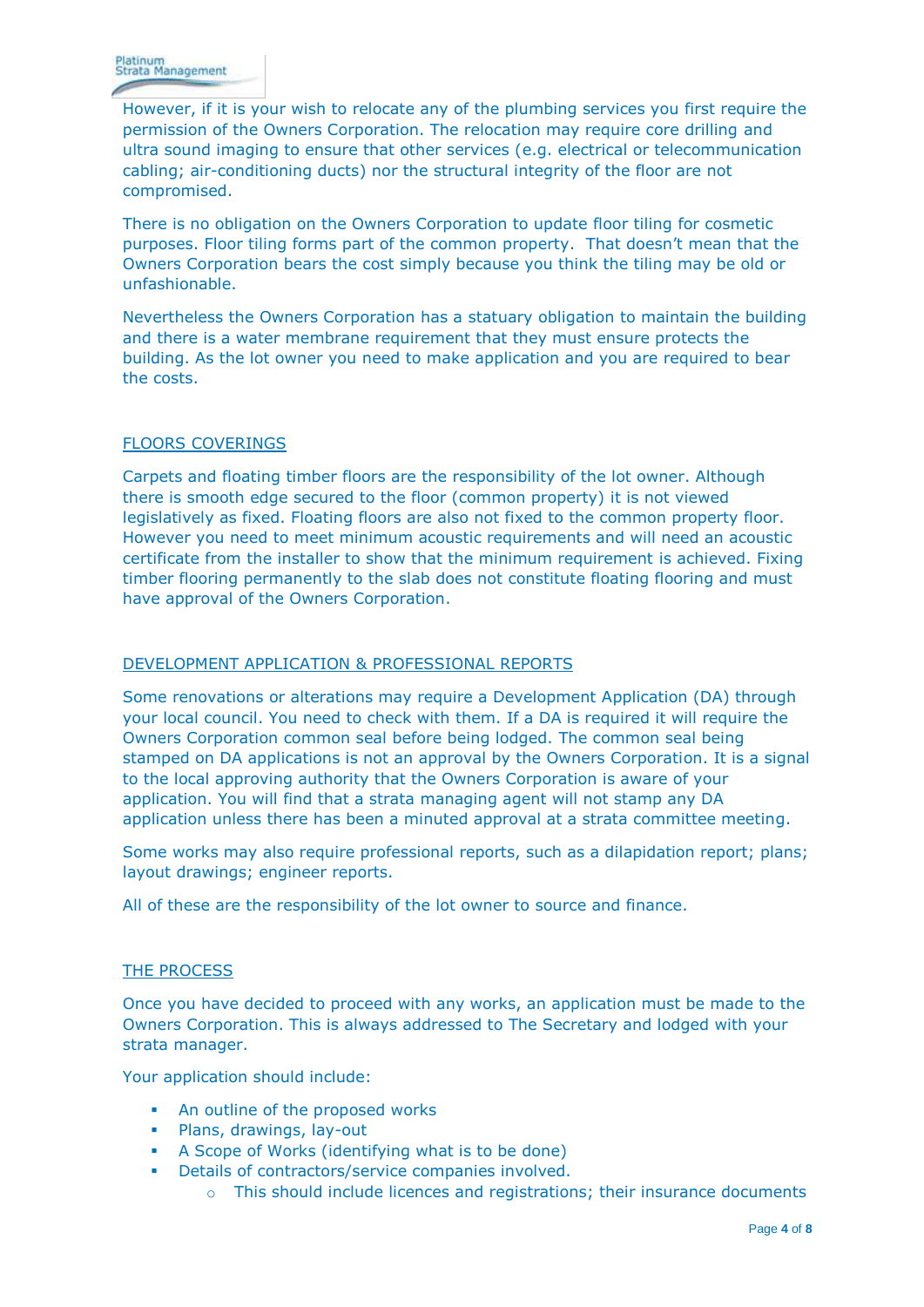

- **A timetable of the proposed works**
- **Engineers report (if required)**
- Details of home owners warranty (if required. This is dependent on the overall cost)
- A Dilapidation report
- Draft by-law (if required)
- Any other information that may support your proposed works

On completion of your project you will also be required to provide:

- **Structural engineers certificate**
- **Water membrane certification**
- **Fire compliance certificate**
- **Plumbing certificate**
- **Electrical certificate.**

Major and Minor Works applications attract a non-refundable \$77.00 administration fee. This is to cover the cost of researching by-laws and documents for presentation to the strata committee/ Owners Corporation.

## BY-LAW REQUIREMENT

Dependant on the nature of your renovations or addition it is possible that a special bylaw is required. Changes to the Strata Schemes Management Act 2015 (SSMA) has reduced the requirement for a range of works to have a special by-law. Some of your proposed works may be covered by a major or minor works by-law. This is one of the reasons for your preliminary checks.

However there is still a significant amount of owners proposed works that these do not cover and you will be required to have a by-law drafted for your circumstances. The cost of preparing a by-law is a lot owner's responsibility. You may also be required to pay the legal fees of the Owners Corporations solicitor to review it.

A by-law can only be approved at a general meeting of the Owners Corporation. All bylaws are a special resolution. A special resolution is a vote by unit entitlement which requires no more than 25% of a meeting quorum voting against it.

Once passed the by-law must be registered at the NSW Land Registry Services office for which there is a registration fee. The lot owner is obliged to pay the fee.

#### OWNERS CORPORATION MEETINGS

All decisions of an Owners Corporation are as a result of either a general meeting (AGM, EGM) or a strata committee meeting.

A strata committee can in some cases approve renovations or minor works applications but generally they must be present on the agenda of a general meeting. If there is no scheduled meeting proposed and you require decisions you will be required to pay for the cost of running an EGM.

Costs included in the running of the meeting are: Preparation and distribution of agendas, printing, postage, minute preparation and distribution.

If your application is included on the agenda of an AGM or a scheduled EGM with other items you do not incur those costs.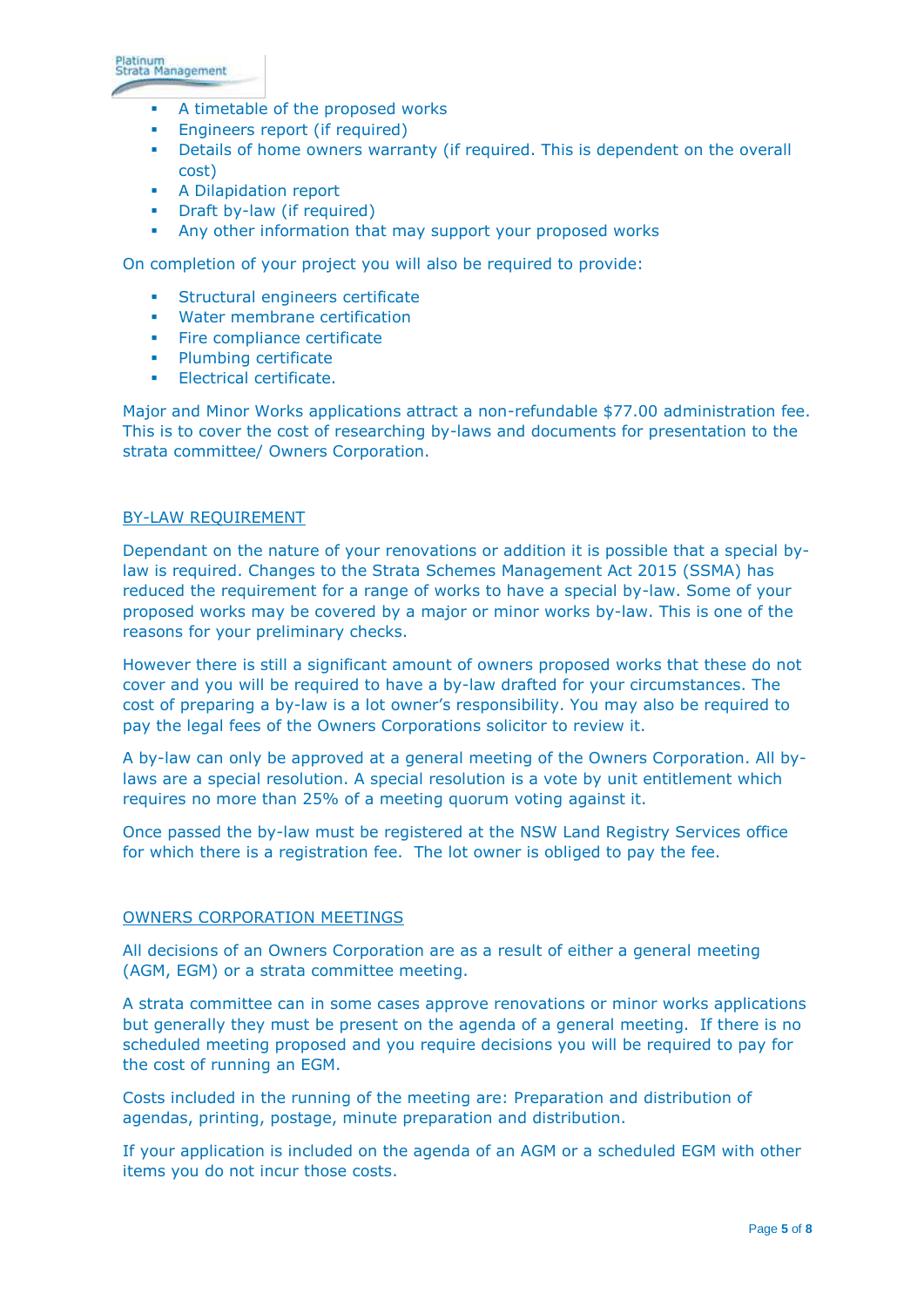#### TIMEFRAMES

So you had this brilliant idea over the week-end and spoke to a contractor who says it's doable and they can start the middle of next week. Here's the reality check. It won't happen.

Whether we like it or not there is a bureaucratic process that we need to adhere to. The process is there to protect everyone. But it is where the majority of lot owners come unstuck.

Be realistic. Do your due diligence and prepare. Do your research, plan, review and replan. Find out what you have to do first and work through the stages step by step. Know well in advance what it is you have to do so you minimise your frustration, disappointments and time delays.

## NOISE AND TIME RESTRICTIONS

Noise transmission during renovation is a major source of conflict with other occupants. Power tools such as jack-hammers, and impact drills reverberate through-out any building and are the cause of significant disturbance to other occupants. Many strata schemes have time restrictions on the time these items can be used and how long for any particular period. Again, this needs to be part of your preliminary research.

The majority of multi-story strata schemes do not permit works to be conducted on Saturday, Sunday or Public Holidays. Make sure you check this out prior to works commencing.

## DEBRIS REMOVAL

Lot owners undertaking any renovation are required to ensure the removal of all debris. Owners Corporation facilities are not provided for building debris. As the lot owner you need to either remove the material yourself or to make sure your service providers have it included in your contract. This needs to be addressed promptly and continually through the works and not accumulated on common property until the works are finished.

The use of skip bins for waste removal is common. However you will need to establish Owners Corporation permission to have on site; what is the timeframe permitted and any other conditions required. Clear access for other occupants must be maintained.

## LIFT USE

In multi storing buildings with a lift, you need to establish what the procedure and times are for the use of a lift for your works. Most Owners Corporations have requirement of how and when a lift can be used. This is to ensure there is minimal disruption for the benefit of all occupants.

Make sure you establish what the procedure and timeframe is for the placement of lift protection curtains are. Also most strata schemes with lifts have time restriction on when a lift can be used for lot owner works.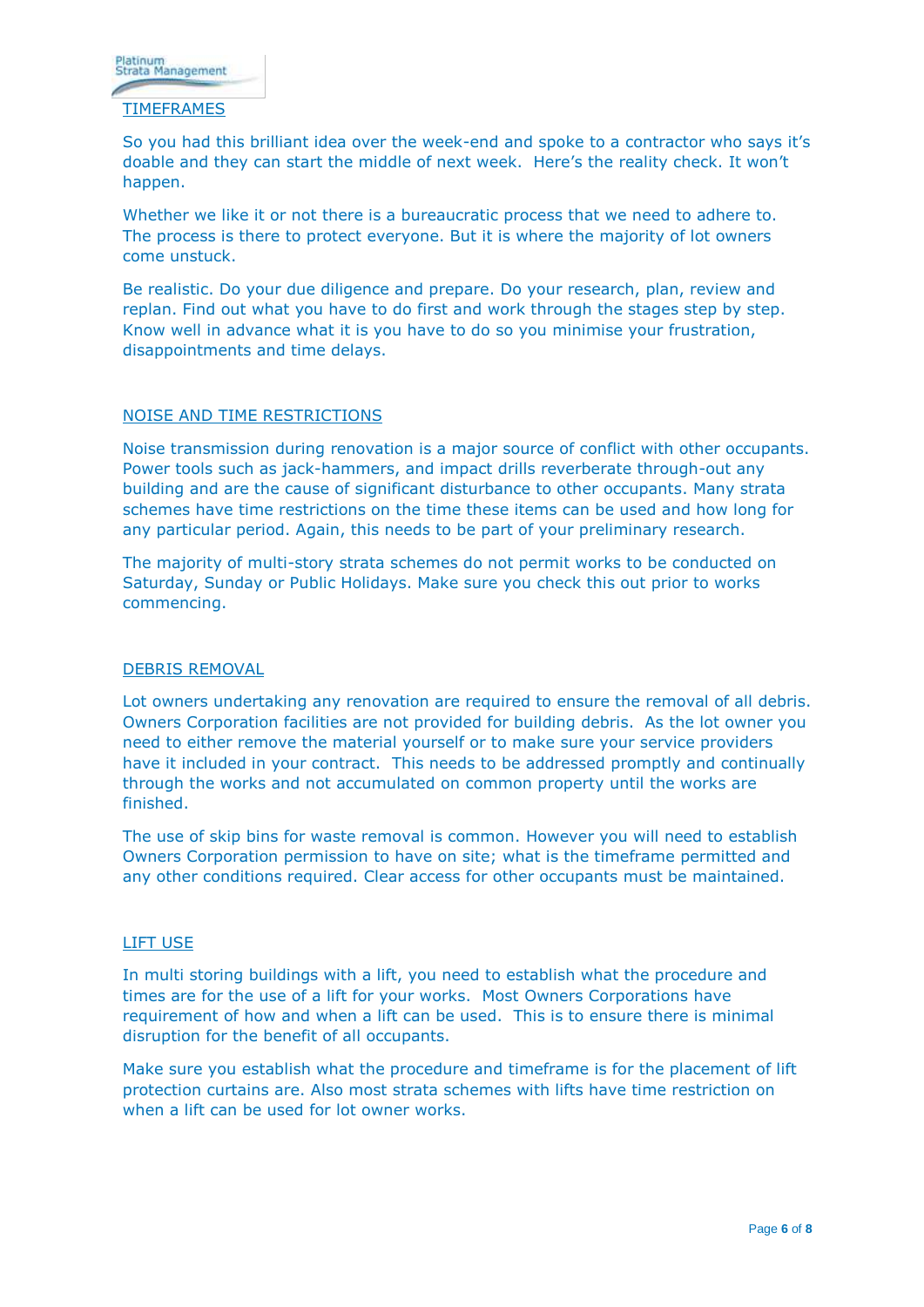### UTILITIES

Often utilities such as water and power need to be closed down to enable some renovations to be completed. Consideration of all other building occupants must be taken into account. Service providers need to plan and notify well ahead of time and not just shut down the service because it suits their work situation.

### INFORMING CONTRACTORS

It is the lot owners obligation to ensure that all service contactors engaged in your works are cognisant of all the time restriction, waste removal conditions, power tool time restrictions, lift rules of use and other Owners Corporation requirements prior to commencement of any works. It is your obligation to ensure this is advised at the negotiations or quoting stage.

#### CONTRACTOR SUPERVISION

Often when renovation work is undertaken the lot owner is nowhere to be seen. They are living or staying elsewhere or departed on a holiday. Experience has shown that unless contractors are closely supervised they will disregard the Owners Corporations requirements; disconnect services without notice; use impact power tools continuously and generally ignore any regard for other building occupants.

You as the lot owner have an obligation to ensure that there is as little disruption to the building as possible and maintain a vigilant observance of your contractors. If you cannot, you need to consider employing a project manager to do so on your behalf.

It is not the responsibility of the strata committee members, other owners or the strata manager to supervise your contractors' adherence to the established requirements.

#### **SUMMARY**

The process may seem daunting when you read through the above. But planning is essential when undertaking renovations. Plan, review, replan and make sure that your contactors are well informed about all of the above requirements. We suggest you prepare a document with all the conditions and provide it to your contractor and have them sign off on them. And you need to supervise them closely and that they adhere to the conditions. Many a relationship in strata scheme have soured with the Owners Corporation and other occupants because service contractors ignore the conditions.

Now you have the basic requirements go ahead and plan your works.

## CHECK LIST

Following is a check list or guide for you to consider when preparing any renovations or applications. It is designed to assist you keep track of the various tasks and documents you require when undertaking major works to your lot. This is not a definitive check list but does capture the major items you need to address.

We wish you well and remember that the more you plan the luckier you will be.